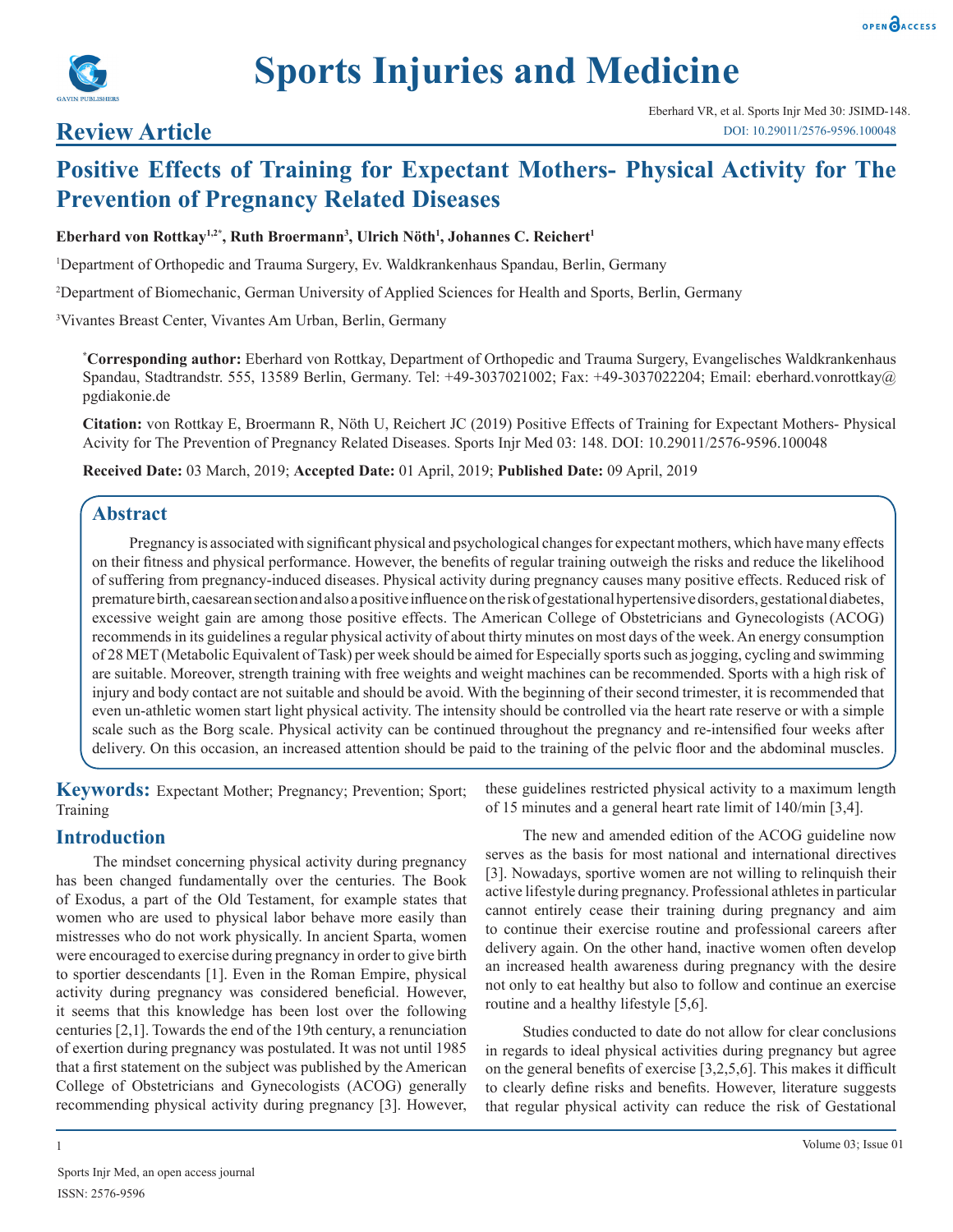Diabetes (GDM) by 30-70% [7,6]. The active lifestyle of mothers increases their fitness and improves body composition resulting in a lower BMI. The prepartal BMI, in turn, correlates with the child's birth weight, a key predictor of the child's health outcomes [8-10]. As a result, one should encourage sportive activities even during pregnancy in order to compensate for the detriments associated with the modern way of life.

# **Partial Physiological Adaptation**

#### **Partial Weight Gain**

During pregnancy, the weight gain occurs predominately in the last trimester. The National Academy of Medicine (NAM) has published a BMI-dependent weight-loss chart to determine the ideal weight gain and the health risk to the child (Figure 1).

| Preconceptional Body<br>Mass Index<br>(kg/m <sup>2</sup> ) | Recommended weight<br>gain during pregnancy<br>(kg) |             |
|------------------------------------------------------------|-----------------------------------------------------|-------------|
|                                                            | Lower limit                                         | Upper limit |
| < 18.5                                                     | 12.5                                                | 18          |
| $18.5 - 24.9$                                              | 11.5                                                | 16          |
| $25.0 - 29.9$                                              | 70                                                  | 11.5        |
| >30                                                        | 5.0                                                 | 9.0         |

**Figure 1:** BMI-dependent weight-loss chart to determine the ideal weight gain and, in turn, the health risk to the child.

#### **Musculoskeletal Adjustments**

Due to the increasing size of the uterus during a pregnancy and a weight gain of 15-25%, the body's center of gravity shifts ventrally. The entire musculoskeletal system is influenced by relaxing and estrogens increasing the elasticity of tendons and ligaments. This results in an increased risk of injury due to a changed leverage ratio. At the same time an increased lordosis in the lumbar region with an anterior tilt of the pelvis and an increasing load on the M. erector spine occur [11,6,1]. As a result, back pain is one of the most frequent side effects. In addition, the gait control decreases as a result of the reduced visual feedback caused by the increased abdominal volume, which ultimately results in an increased tendency to fall [6,12,13].

# **Psychological Adjustments**

As a result of the hormonal and physical changes during pregnancy, the psychological mindset of pregnant women is also influenced. This causes women to eventually suffer from mood swings, sleeping disorders and even depression. Moreover, nausea, fatigue and a lack of motivation are common phenomenon's, all of which usually disappear during the first trimester [6,1].

## **Cardiovascular Adaptations**

Hormonal changes, which already begin in early pregnancy, cause a dilatation of the arterioles and the venous vascular system with a significant increase of the circulating blood volume. This increase in cardiac output and stroke volume is mediated by the renin-angiotensin aldosterone system, which is responsible for an increased reabsorption of sodium to reduce diuresis thus increasing the plasma volume [11,14]. In contrast, the mean arterial blood pressure decreases by 5-10 mmHg to its half during the second trimester. This effect results from the decrease in vascular resistance on the one hand, and an increase of the uterine blood flow and placental vascularization on the other hand. The vasodilatation, the increased intra-abdominal pressure and the complicated reverse venous blood flow from the lower extremity to the heart influenced by the uterus can lead to the development of varices and lower limb edema.

This phenomenon in combination with the hormonally induced procoagulatory potential leads to an increased risk for the women to suffer from deep vein thrombosis [15,6].

#### **Respiratory Adjustments**

The augmented oxygen demand is regulated by an increase in the respiratory rate and may raise by up to 50% compared to the respiratory minute volume of a non-pregnant woman [8].

#### **Endocrinological Adjustments**

The hormonal changes during pregnancy (estrogens, prolactin, cortisol, progesterone) lead to an increased release of insulin as a result of an increasing cellular insulin resistance. These metabolic conditions, which can be referred to as diabetogenesis, and the fact that the body weight further increases, may favor the development of GDM. The child's blood sugar level correlates with the maternal levels and therefore increases the risk of fetal macrosomnia, skeletal malformations and a polyhydramnios. In addition, these children are more likely to develop Diabetes Mellitus (DM) type 2, obesity and hypertension [16,17]. The incidence of GDM in Germany is around 5-10% [18,19]. Approximately 40% of women with GDM develop DM type 2 within four years [20]. Recent studies have shown that women who were born "Large for Gestational Age" (LGA) are at an elevated risk of giving birth to a LGA child. This is independent of their current BMI and could be an explanation for rising obesity rates [21].

# **Effects of Sports on the Expectant Mother**

The beneficial effects of physical activity for the mother to be and the unborn child seem very obvious today. By maintaining the normal routine of exercise during pregnancy the training level is kept constant and in un-athletic women a certain level of basic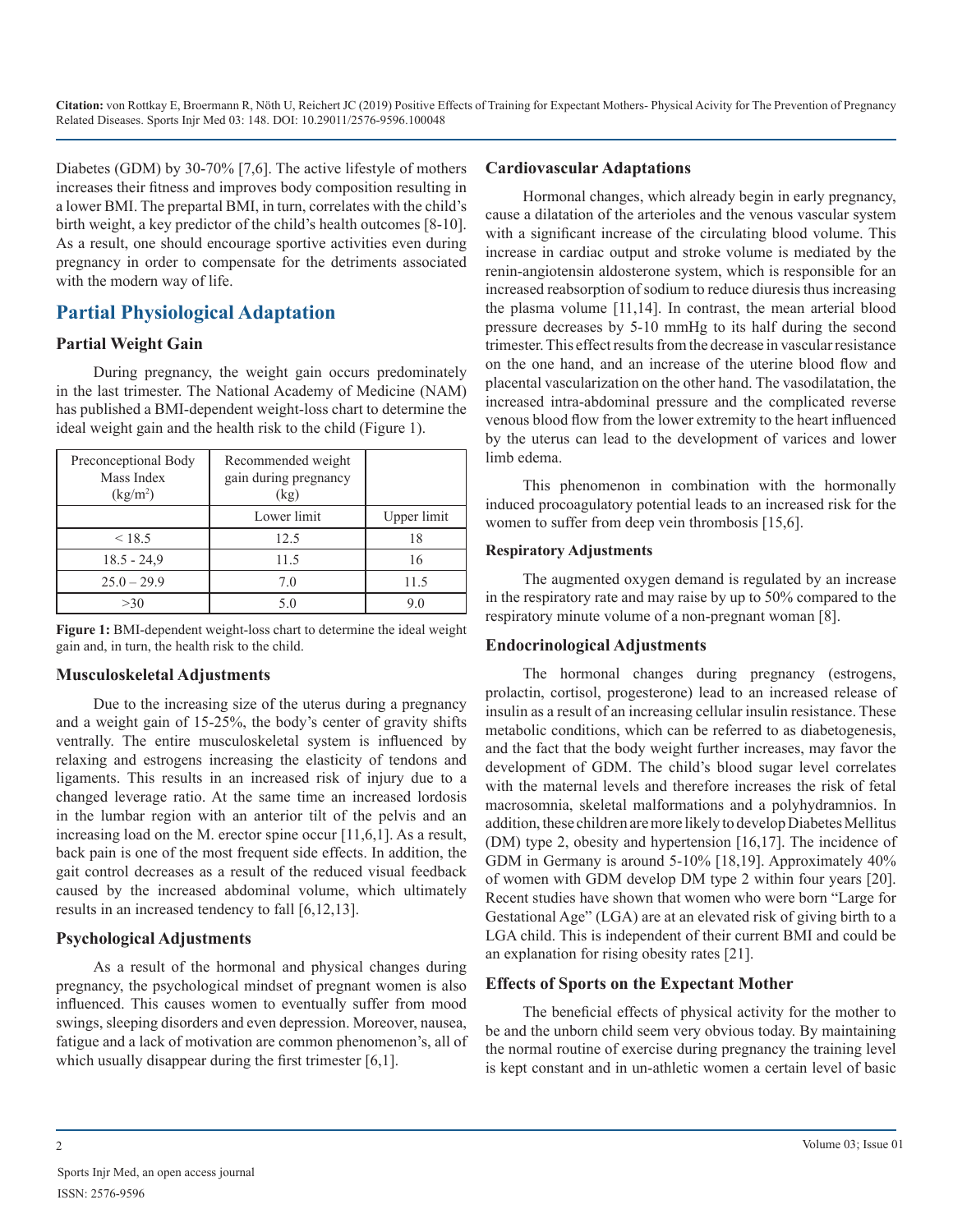fitness can be achieved. A basic fitness level positively influences the progress of the pregnancy, childbirth and postpartum period [6,22]. Besides the described physical advantages, regular exercise during pregnancy also leads to psychological adjustment reactions. It has been reported that physically active women compensate better for physiological changes during pregnancy, that mood changes are less common and that the risk of developing postpartum depression is significantly reduced [11,8,6,23].

#### **Physical Effects**

Physical fitness during and post pregnancy is increased through regular physical activity. Physical activity reduces pain during delivery, facilitates childbirth, prevents puerperal discomfort and increases mental activity [24,6]. Excessive weight gain is also reduced and the return to ideal weight is achieved more frequently [25,26]. Additionally, the problem of uterine erosion occurs less often in the years after pregnancy preventing incontinence [8]. Physical activity aims to prevent not only postural damage, but also the development of varicosis and deep vein thrombosis [1]. A direct correlation between physical activity during pregnancy and a higher malformation rate could not be shown so far [11].

Looking at the rate of preterm birth, the risk can be reduced by 12-18% with more than five hours of exercise per week and an energy turnover of 10-16 MET [6,27,28]. It has been shown that moderate and intense training during pregnancy with an inconspicuous course and missing pre-existing risks has no influence on fetal mortality and morbidity [1,29,30]. Highly intense physical activity can lead to an increased catecholamine release leading to irritability of the uterus. This can cause increased uterine contractions especially in the last trimester. However, literature provides no evidence for preterm delivery [1,31,27,28].

The hemodynamic changes during pregnancy are also positively influenced by regular physical activity. Mediated by physiologic compensation mechanisms during aerobic endurance training an increased blood flow to the placenta can be accomplished. This leads to an increase in the arteriovenous oxygen difference and an improved substrate uptake in the placenta [8,32]. The increased blood flow to the placenta also reduces the risk of thrombosis and varicosis [1]. A raise of the body core temperature above 39 ° C due to physical activity or infection could potentially lead to teratogenic effects as demonstrated in animal experiments. It has however been shown that submaximal efforts can only bring about a mean temperature rise of 1.5 ° C [31].

Furthermore, the risk of overheating during pregnancy is reduced by physical adjustment processes. These include an increase in blood volume, skin perfusion and respiratory minuscule volume due to a higher respiratory rate and perspiration [32,1].

Consequently, the main risk of physical activity during pregnancy is injuries. While the fetus is still protected by the symphysis during the first trimester, blunt abdominal trauma may directly endanger the fetus from the second trimester onwards eventually resulting in premature labor and placenta abruption [8,5].

## **Glucose Metabolism**

The training of larger muscle groups can reduce pregnancyinduced insulin resistance. Regular exercise improves glucose uptake and increases the organism's sensitivity to insulin [5]. It has been shown that a regular exercise program before and during pregnancy can reduce the risk of GDM by 30-70% [33,34]. Zhang, et al. showed that women benefit the most from strenuous exercise, both before and during pregnancy [32]. In addition, it was found that an intense exercise program can stop the yo-yo effect [35]. Intensive endurance training can increase the proportion of Type I muscle fibers. As a result, the subcutaneous fatty tissue shows a faster reduction. Zavorsky, et al. were able to measure a reduction in body fat from 27% to 22% [36]. It must however be taken into account that sports during pregnancy can result in hypoglycemia after 45 min of submaximal exposure [32].

## **Hypertensive Disorders**

One of the leading causes of maternal morbidity and mortality are gestational hypertensive disorders [37]. In 6-8% of the pregnancies are disrupted by these disorders [38]. Hypertension in pregnancy is defined as a systolic Blood Pressure (BP)  $\geq$  140 mm Hg and a diastolic  $BP \ge 90$  mm Hg on two separate measurements which have been tested at least 4-6 hours [38]. Literature describes that exercise in pregnancy leads to a reduction of oxidative stress which improves the endothelial function and results theoretically in a reduction of preeclampsia [39]. Margo-Malosso, et al. showed in their meta-analysis that there is a significant benefit in the risk reduction of gestational hypertensive disorders based on aerobic exercise [27].

# **Effects On the Fetus**

With regards to a normal healthy pregnancy, literature provides no evidence of negative effects of a medium-intensity aerobic exercise program [1]. Under moderate training conditions there is no influence on or only a slight increase in fetal body weight, which is caused by an improved fetal substrate and oxygen depletion [40,8,1]. In contrast, highly intense physical exercise of more than four times a week, especially in the last trimester, can lower the body weight of the newborn by 200 - 400 grams. A reduction in the body fat percentage of the newborn is discussed as a potential cause [1,41].

# **Competitive Sports and Pregnancy**

Competitive athletes often fear a loss of performance and thus the danger of losing one's livelihood therefore deciding to continue their training program or even competitive activity. Such continued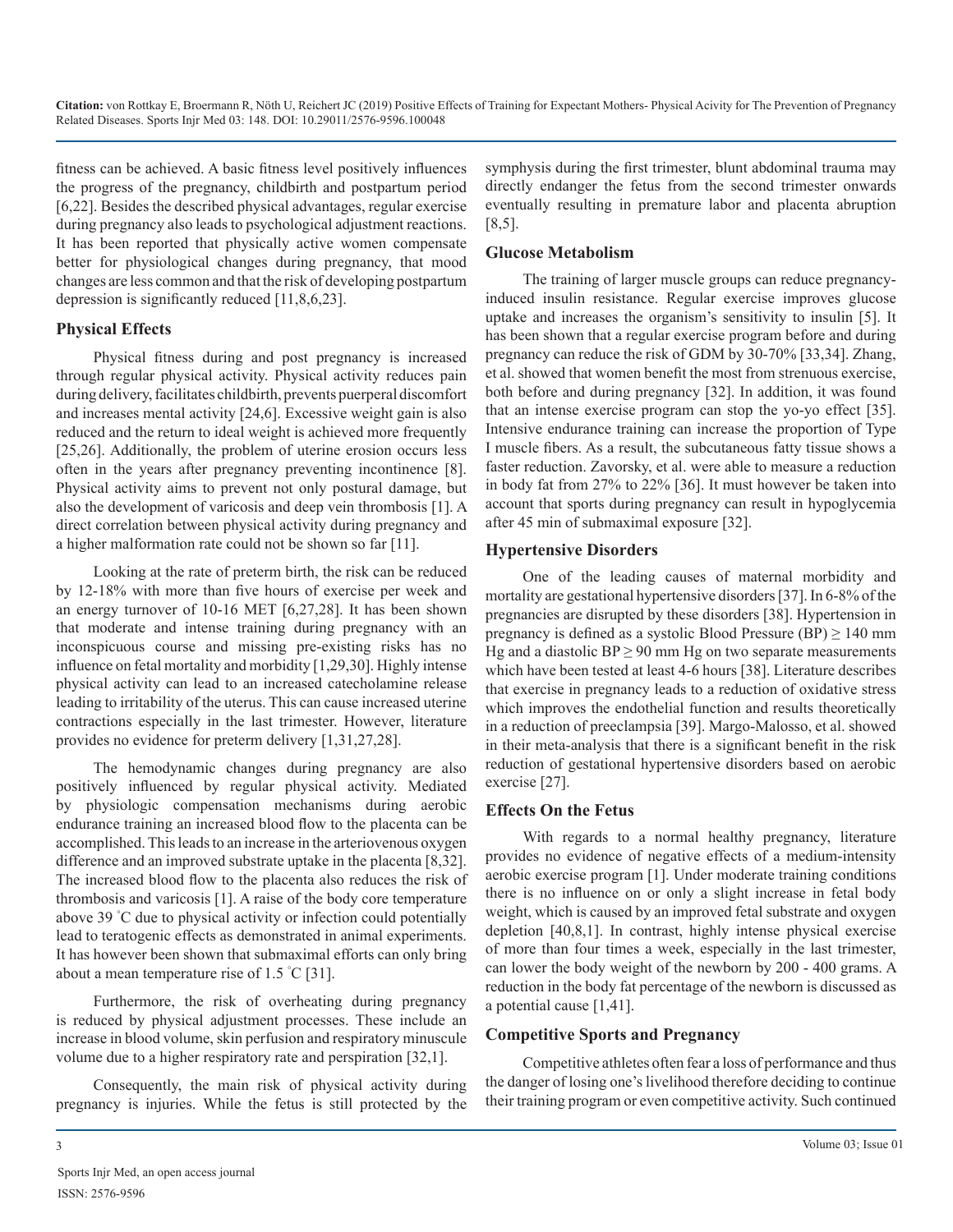routine requires a close doctor-athlete-trainer relationship, close monitoring and counseling. There is evidence that the endurance and performance of female athletes only decrease slightly when performing adapted basic training [1].

In contrast to aerobic endurance training, a continuation of maximum strength training needs to be seen critically putting the fetus at risk due to an increased intra-abdominal pressure. This causes a reduction of the uterine blood flow and leads to bradycardia and thus to a shortage of the child. However, this effect has not yet been clearly demonstrated [1]. The increased risk of injury during pregnancy due to the changes of the capsular ligament apparatus could not be proven in competitive athletes as they have better muscle strength and coordination [1].

#### **Training During Pregnancy**

As already explained above, the topic of sports, exercise and pregnancy has always been discussed controversially. The first international guidelines addressing exercise during pregnancy were drafted by the ACOG in 1985 and have been updated last in 2016. The guidelines recommend a moderate physical activity of about 30 minutes on most days of the week. There are, however, certain risk factors and chronic conditions that need to be considered (Figure 2 and 3) [3]. In addition to the internal gynecological factors depicted in Figure 2, these risk factors include premature birth in a previous pregnancy, SGA, pre-eclampsia, infections and a tendency to edema [11,6]. In addition, Figure 2 shows two relative contraindications to exercise during pregnancy (Figure 2) [1]. Especially in the first trimester, hot and humid environments should be avoided and attention be paid to a balanced fluid and calorie intake [3,26]. There are specific warning signs that need to be considered that should result in an immediate termination of physical activity (Figure 4) [11,1]. However, these recommendations are not based on a clearly defined moderate training amount or energy consumption level. In a published review, Korsten-Reck, et al. describe a minimum energy consumption of 16 MET per week, that should preferably be kept at 28 MET with an intensity of >60% of the heart rate reserve (Figure 5 and 6) [8,22]. Keeping in line with these premises reduces the risk of GDM, hypertension and preeclampsia [22].

| Severe anemia                        |  |  |
|--------------------------------------|--|--|
| Unexplained maternal arrhythmia      |  |  |
| Chronic bronchitis / nicotine abuse  |  |  |
| Misadjusted type I diabetes mellitus |  |  |
| BMI <18 or $> 35$                    |  |  |
| Intrauterine growth retardation      |  |  |

| Misadjusted hypertension |  |
|--------------------------|--|
| Orthopaedic limitations  |  |
| Misadjusted epilepsy     |  |
|                          |  |

**Figure 2:** Relative contraindications of aerobic exercise during pregnancy.

| Hemodynamically effective heart disease                                 |
|-------------------------------------------------------------------------|
| Restrictive lung diseases                                               |
| Cervical incompetence                                                   |
| Multiple pregnancy with risk of premature labor                         |
| Persistent bleeding in the 2 <sup>nd</sup> or 3 <sup>rd</sup> trimester |
| Placenta previa after the $24th$ week of pregnancy                      |
| Premature labor activity                                                |
| Premature rupture of membranes                                          |
| Gestational hypertension/Pre-eclampsia                                  |

**Figure 3:** Absolut contraindications of aerobic exercise during pregnancy.

| Dyspnoe                                  |  |  |
|------------------------------------------|--|--|
| Dizziness/nausea                         |  |  |
| Chest pain                               |  |  |
| Weakness                                 |  |  |
| Vaginal bleeding                         |  |  |
| Premature labor                          |  |  |
| Decreased child movement                 |  |  |
| Suspected premature rupture of membranes |  |  |

**Figure 4:** Warning signs to immediately stop exercising.

| Maternal age<br>(years) | Target zones of heart rate<br>(bpm) |
|-------------------------|-------------------------------------|
| < 20                    | $140 - 155$                         |
| $20 - 29$               | $135 - 150$                         |
| $30 - 39$               | $130 - 145$                         |
| >40                     | $125 - 140$                         |

**Figure 5:** Target zones of heart rate for pregnant women during endurance training depending on age.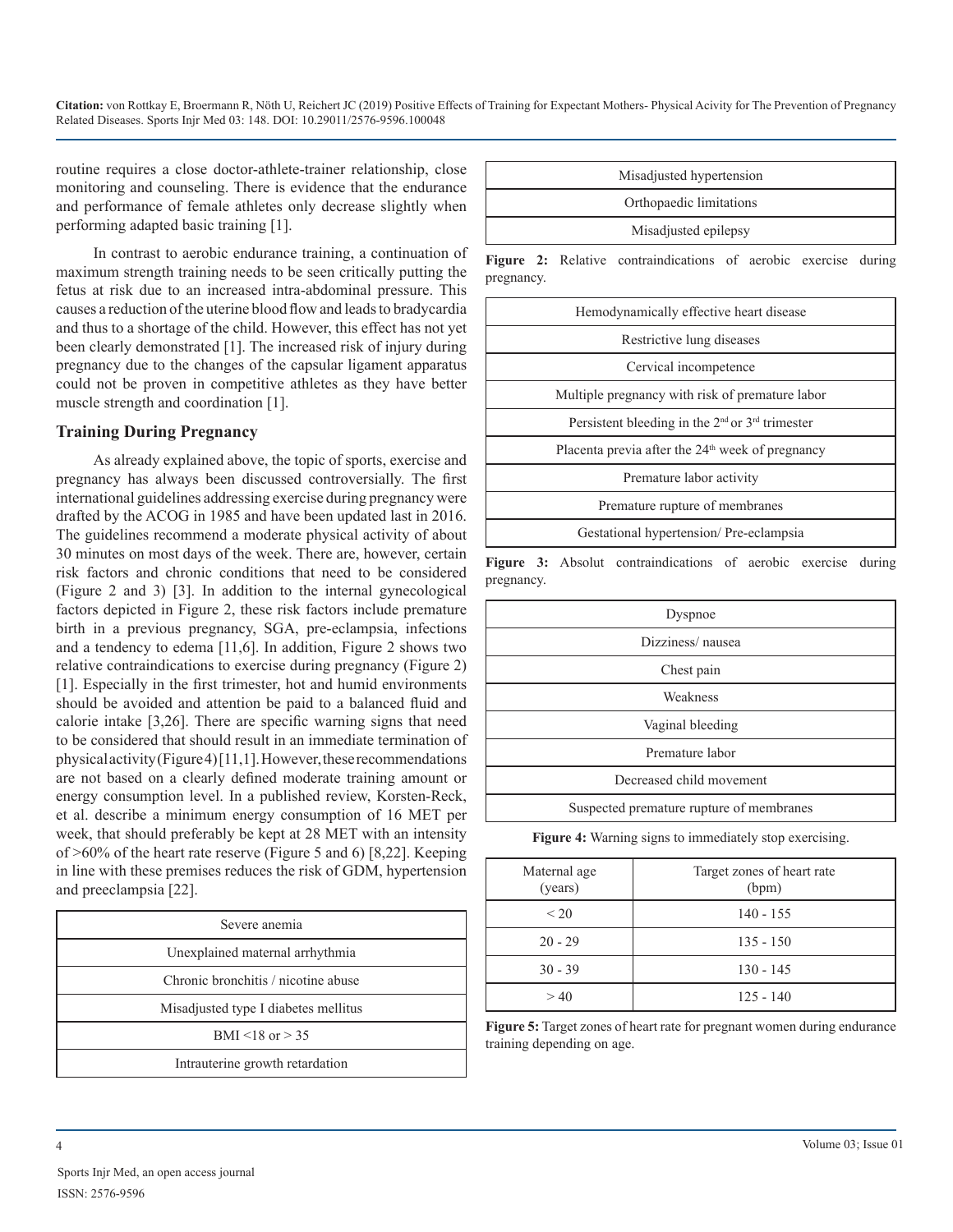| Intensity |                                      | Activity                                          | Duration<br>(hours/week) | Energy consumption<br>(MET) |
|-----------|--------------------------------------|---------------------------------------------------|--------------------------|-----------------------------|
| Easy      | 2.5 MET <10.4 ml/kg/min              | $3.2$ km/h<br>walking                             | $6.4 - 11.2$             | $16 - 28$                   |
| Moderate  | $3 - 6$ MET<br>$10.5 - 21$ ml/kg/min | $4.8$ km/h<br>walking                             | $4.5 - 9$                | $16 - 28$                   |
| Heavy     | $6 - 7$ MET<br>$>21$ ml/kg/min       | 7.2 km/h walking<br>$8.0 \text{ km/h}$<br>jogging | 4<br>3.5                 | 28<br>28                    |

**Figure 6:** Training of physical activity according to intensity.

The aim of exercise during pregnancy should not be set on improving one's physical performance, but on preserving the existing trainings level. Previously active women can continue their aerobic endurance program without facing any complications during pregnancy. Sportive, inactive pregnant women planning to adapt a healthy lifestyle should not start exercising prior to the second trimester. In the second trimester, the symptoms of early pregnancy are often nausea and fatigue [1]. Consequently, even unsportsmanlike women should slowly increase the intensity of their sports activities. For this purpose, the heart rate zones (Figure 2) and the subjective perception, e.g. on the basis of the so-called Borg scale can be used. In addition, however, physical parameters should also be considered, e.g. the number of child movements with a base rate of ten to twelve per hour [22].

#### **Recommended Types of Sports**

Not every type of sport is suitable for a pregnant woman. The election of adequate activities essentially depends on the type of movement and the potential risk of injury [11]. Recommended are aerobic endurance sports with a continuous load such as hiking, walking, jogging, Nordic walking, cross-country skiing, gymnastics and cycling [11,2,22,1]. In addition, swimming has been proven a good choice as it is particularly gentle on the joints and leads to a redistribution of the plasma volume due to the hydrostatic pressure. This causes an increased kidney circulation with an elevated micturition and a reduction of edema [21,1]. It is important to ensure a pleasant water temperature between 20 and 33 ° C degrees. There are also no objections to a moderate strength training using free weights or machines during pregnancy [42,2,22,1]. Notably, heavy weight training and isometric exercise with maximum load should be avoided as it increases intraabdominal pressure and causes fetal deficiency. It is however of importance to follow the right breathing technique during strength training. Again, to avoid an intra-abdominal pressure increase, a belly breathing and so-called Vasalva maneuver should be avoided. Beginning with the  $28<sup>th</sup>$  week of pregnancy, exercises in a supine position should be excluded accounting for a possible vena cava compression syndrome [11,6].

Furthermore, the lifestyle sports enjoying a growing interest such as yoga and pilates are recommended during pregnancy. Yoga and pilates lead to an enhanced increased body control, intensified strength and elasticity without the risk of damaging joints. Pilates is possible in any stage of pregnancy also as a beginner in this exercise method [43].

#### **Unsuitable Sports**

All team sports and combat or contact sports can be classified as high risk activities for pregnant women. Body contact implies a risk of abdominal trauma with fetal injury. Also, sports associated with a higher risk of falling such as horseback riding, climbing and alpine skiing should be refrained from. Additionally, leisure sports with abrupt changes of direction such as tennis, squash and table tennis should not be continued as these negatively influence the laxer musculoskeletal system. Attempts should also be made to avoid altitudes over 2500 meters and extreme climatic conditions [11,2,22,1].

#### **Postpartum Phase**

Recent studies have shown that the birth process of female athletes is not always protracted. However, there is the possibility of a prolonged expulsion phase, whereas the entire birth process is shorter. In addition, female athletes better compensate with pain during childbirth, which in combination with an improved body feeling, significantly reduces the duration of birth [11,22]. Studies also show an uncomplicated course of the puerperium in athletic mothers. This has reasons such as a superior physical constitution as well as a much lower rate of mental illness and postpartum depression [2,6,1,33]. The resumption of sportive activities can take place four weeks after delivery with an inconspicuous childbed. A focus should be set on the training of the pelvic floor muscles. Training should be started slowly and consistently and be carried out over a total of six months. Another focus area is the diastasis recti, which continuously regresses under constant training.

Overall, the tendon, ligament and muscle apparatus must be slowly restored [22]. The resumption of the original scope of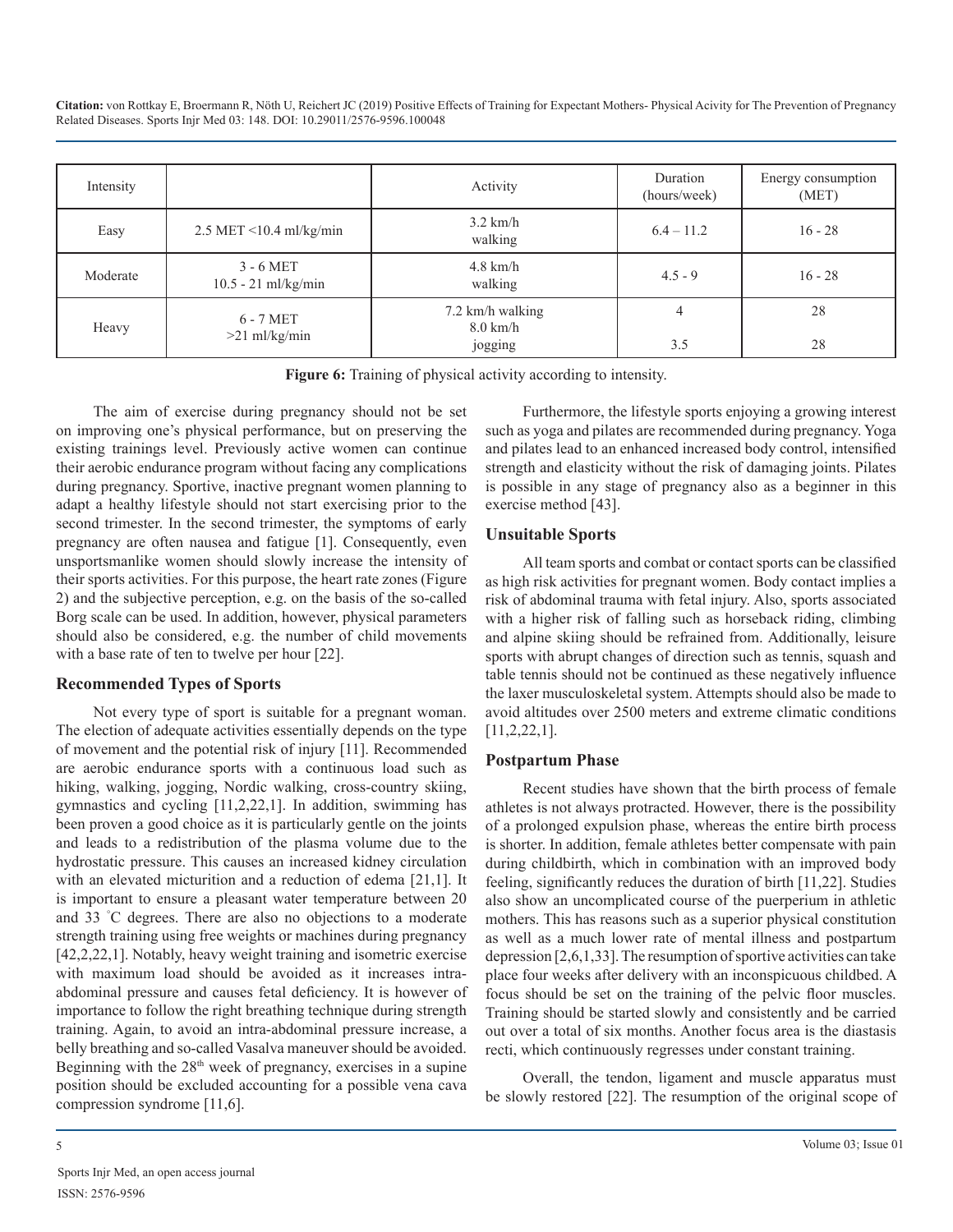training varies individually and should be adjusted in agreement with the respective trainer and the supervising gynecologist, especially in the case of competitive athletes [22]. Breast feeding mothers need to increase their drinking volume once more when taking an intensive exercise program to meet the additional fluid requirements. It must also be kept in mind that one can expect an acid mother's milk caused by an increased level of lactate [6,22].

## **Conclusion**

Sport in pregnancy has been seen controversially for centuries. Taking into consideration studies published over the last thirty years, physical activity even appears constitutional while continuing competitive sports - with certain restrictions seems possible during pregnancy. With an inconspicuous course of pregnancy, the benefits of a sporty lifestyle clearly outweigh the risks. Meanwhile, it is recommended that even unsportsmanlike women take on mild aerobic physical activities starting with the second trimester to reduce the risk of GDM, pregnancy-induced

hypertension, and excessive weight gain [11,1,44,27,26,34].

Especially overweight and obese people benefit from a combination of exercise and diet during pregnancy to prevent metabolic complications [22,26]. A sports program should be of a duration of at least 30 minutes and carried out on three days a week. For a maximum effect, a MET of 28 a week is recommended [22,36]. The ACOG has summarized in its guidelines a number of suitable and unsuitable sports. It may be necessary to switch to a different type of sport than previously practiced [1,2]. Recommended sports are e.g. jogging, cycling and swimming (Table 1). Competitive athletes should refrain from competitions, adjust their training schedule accordingly and require special medical supervision [2,6,22,1]. The fact that physical activity has beneficial effects and even an intense physical activity such as interval training combined with weight training is not obsolete, should be communicated and stressed by physicians, gynecologists and pediatricians, as well as midwives and coaches [6,22].

| Recommended Sport            |                | Unsuitable Sport   |                    |
|------------------------------|----------------|--------------------|--------------------|
| Hiking                       | Walking        | Rowing             | Horse riding       |
| Jogging                      | Nordic walking | Tennis/ Squash     | Golf               |
| Cross-country skiing         | Aerobic        | Climbing           | Inline-Skating     |
| Cycling                      | Swimming       | Full contact sport | <b>Ballsports</b>  |
| Moderate resistance training |                | Athletics          | Marathon/Triathlon |
|                              |                | Diving             | Gymnastics         |

**Table 1:** Overview of recommended and unsuitable sports during pregnancy.

# **References**

- 1. Lochmuller E, Friese K (2004) Exercise in pregnancy. Gynäkologe 37: 459.
- 2. Hutter S (2013) Sport und Schwangerschaft. Der Gynäkologe 46: 320- 324.
- 3. [Committee on Obstetric P \(2002\) ACOG committee opinion. Exercise](https://www.ncbi.nlm.nih.gov/pubmed/11777528)  during pregnancy and the postpartum period. Number 267, January [2002. American College of Obstetricians and Gynecologists. Int J Gy](https://www.ncbi.nlm.nih.gov/pubmed/11777528)[naecol Obstet 77: 79-81.](https://www.ncbi.nlm.nih.gov/pubmed/11777528)
- 4. Pivarnik JM (1994) Maternal exercise during pregnancy. Sports Med 18: 215-217.
- 5. Korsten-Reck U, Marquardt K, Wurster K (2009) Pregnancy and Sports. Deutsche Zeitschrift für Sportmedizin 5: 117-121.
- 6. [Korsten-Reck U \(2011\) Schwangerschaft und Sport Teil 1: Folgen für](https://www.springermedizin.de/schwangerschaft-und-sport/8105048)  Mutter und Kind. Der Gynäkologe 10: 847-853.
- 7. Kleinwechter H (2012) Gestational diabetes. Dtsch Med Wochenschr 137: 999-1002.
- 8. Clapp JF 3<sup>rd</sup>, Kim H, Burciu B, Schmidt S, Petry K, et al. (2002) Con[tinuing regular exercise during pregnancy: effect of exercise volume](https://www.ncbi.nlm.nih.gov/pubmed/11810100)  [on fetoplacental growth. Am J Obstet Gynecol 186: 142-147.](https://www.ncbi.nlm.nih.gov/pubmed/11810100)
- 9. [Fleten C, Stigum H, Magnus P, Nystad W \(2010\) Exercise during preg](https://www.ncbi.nlm.nih.gov/pubmed/20093907)nancy, maternal prepregnancy body mass index, and birth weight. Ob[stet Gynecol 115: 331-337.](https://www.ncbi.nlm.nih.gov/pubmed/20093907)
- 10. [Juhl M, Olsen J, Andersen PK, Nohr EA, Andersen AM \(2010\) Physica](https://www.ncbi.nlm.nih.gov/pubmed/19800601)l exercise during pregnancy and fetal growth measures: a study within [the Danish National Birth Cohort. Am J Obstet Gynecol 202: 63 e1-8.](https://www.ncbi.nlm.nih.gov/pubmed/19800601)
- 11. [Artal R, O'Toole M, White S \(2003\) Guidelines of the American Colleg](https://www.ncbi.nlm.nih.gov/pmc/articles/PMC1724598/)e of Obstetricians and Gynecologists for exercise during pregnancy an[d](https://www.ncbi.nlm.nih.gov/pmc/articles/PMC1724598/)  [the postpartum period. Br J Sports Med 37: 6-12.](https://www.ncbi.nlm.nih.gov/pmc/articles/PMC1724598/)
- 12. [Wolfe LA, Weissgerber TL \(2003\) Clinical physiology of exercise in](https://www.ncbi.nlm.nih.gov/pubmed/12806449)  pregnancy: a literature review. J Obstet Gynaecol Can 25: 473-483.
- 13. [Wolfe LA, Davies GA, School of P. Health Education DoO, Gynaecol](https://www.ncbi.nlm.nih.gov/pubmed/12808398)ogy, Physiology QsUKOC (2003) Canadian guidelines for exercise in [pregnancy. Clin Obstet Gynecol 46: 488-495.](https://www.ncbi.nlm.nih.gov/pubmed/12808398)
- 14. [Longo LD \(1983\) Maternal blood volume and cardiac output during](https://www.ncbi.nlm.nih.gov/pubmed/6356942)  pregnancy: a hypothesis of endocrinologic control. Am J Physiol 245: [R720-R729.](https://www.ncbi.nlm.nih.gov/pubmed/6356942)